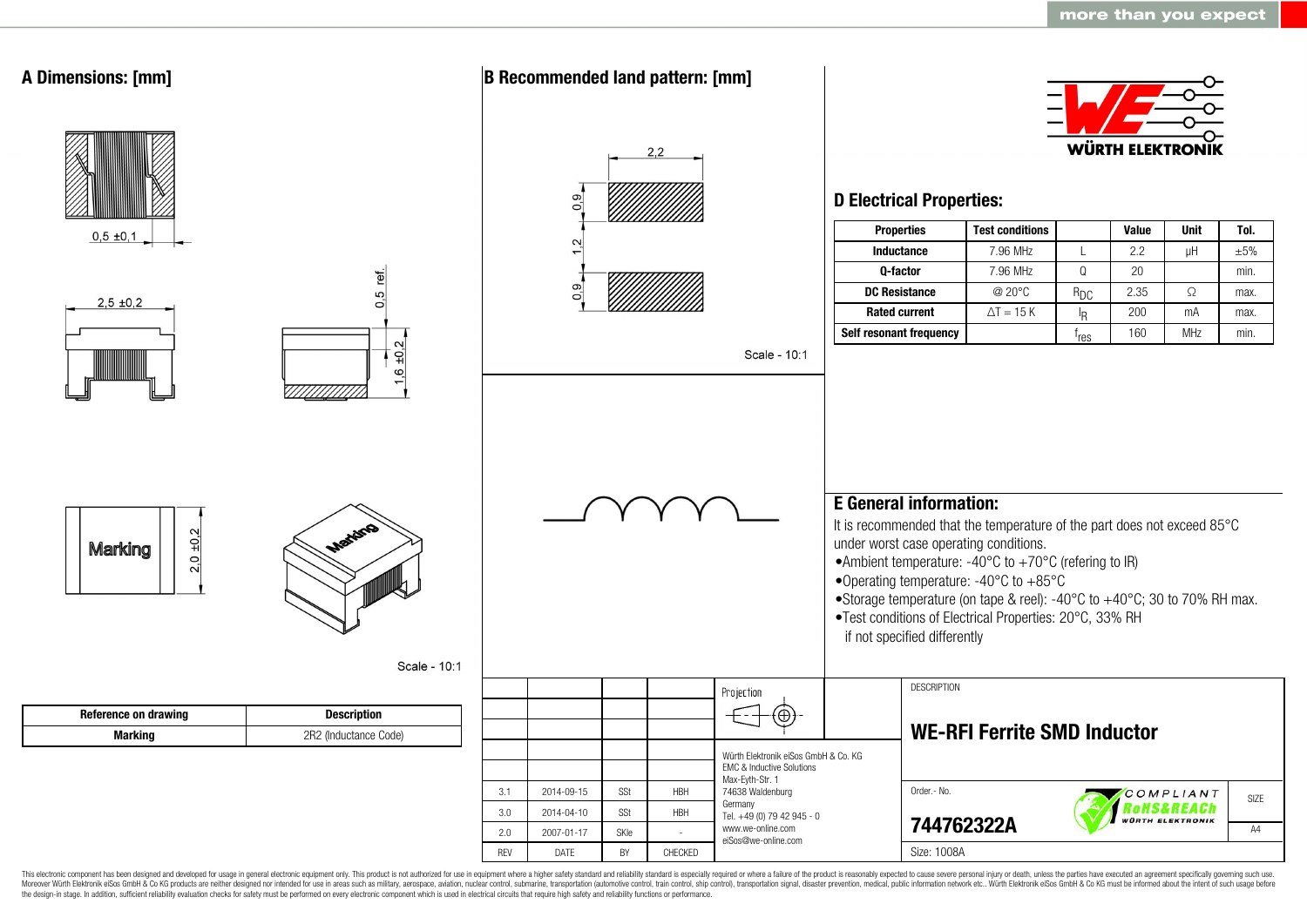

This electronic component has been designed and developed for usage in general electronic equipment only. This product is not authorized for use in equipment where a higher safety standard and reliability standard as espec Moreover Würth Elektronik eiSos GmbH & Co KG products are neither designed nor intended for use in areas such as military, aerospace, aviation, nuclear control, submarine, transportation (automotive control, ship control), the design-in stage. In addition, sufficient reliability evaluation checks for safety must be performed on every electronic component which is used in electrical circuits that require high safety and reliability functions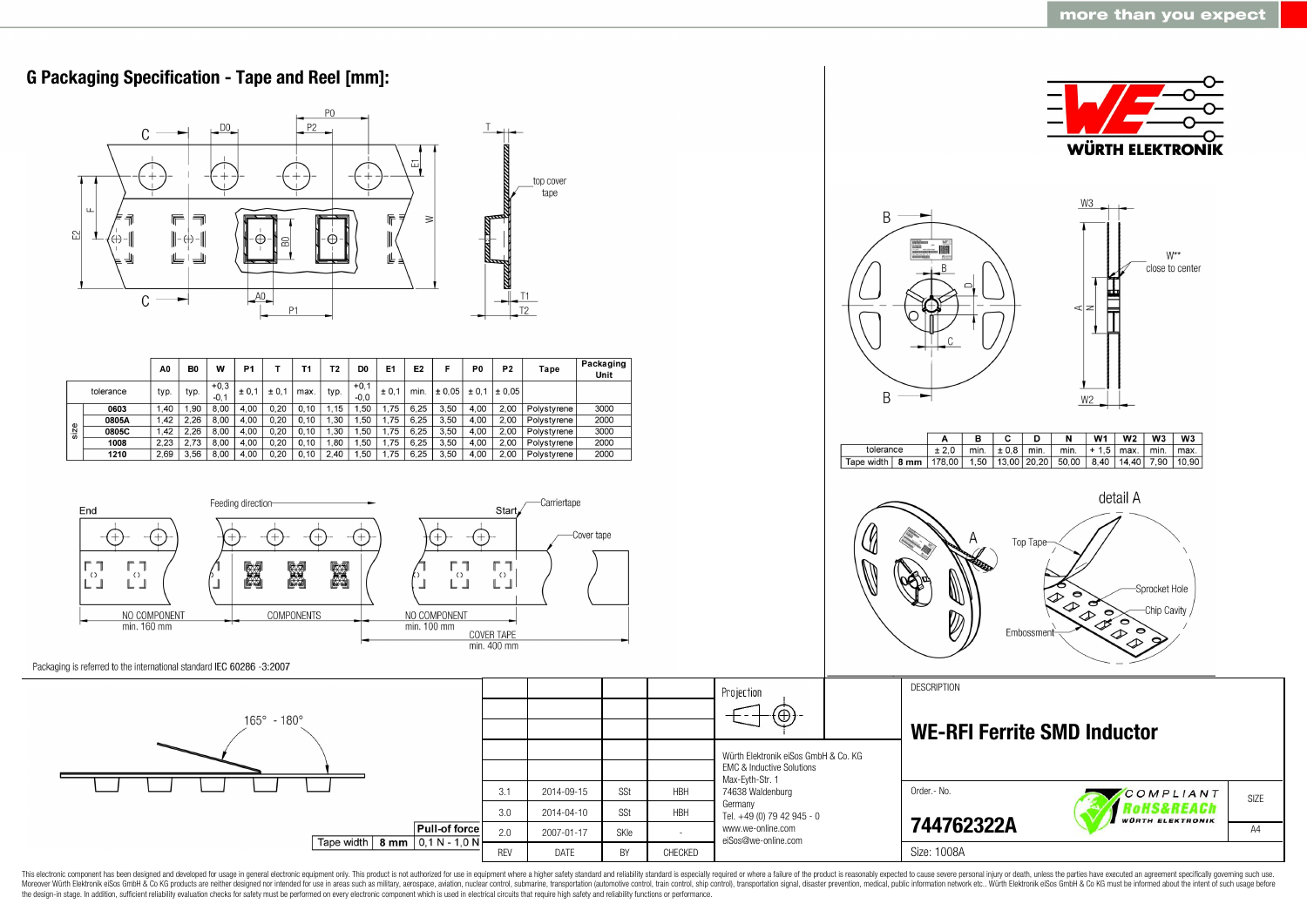## **H Soldering Specifications:**





# **H1: Classification Reflow Profile for SMT components: H2: Classification Reflow Profiles**

| <b>Profile Feature</b>                                                                                                                        | <b>Pb-Free Assembly</b>                             |
|-----------------------------------------------------------------------------------------------------------------------------------------------|-----------------------------------------------------|
| Preheat<br>- Temperature Min (T <sub>smin</sub> )<br>- Temperature Max (T <sub>Smax</sub> )<br>- Time $(t_s)$ from $(T_{smin}$ to $T_{smax})$ | $150^{\circ}$ C<br>$200\degree C$<br>60-120 seconds |
| Ramp-up rate $(T_1$ to $T_p$ )                                                                                                                | 3°C/ second max.                                    |
| Liquidous temperature $(T1)$<br>Time $(tl)$ maintained above T <sub>1</sub>                                                                   | $217^{\circ}$ C<br>60-150 seconds                   |
| Peak package body temperature $(Tp)$                                                                                                          | See Table H <sub>3</sub>                            |
| Time within 5°C of actual peak temperature $(t_n)$                                                                                            | 20-30 seconds                                       |
| Ramp-down rate ( $T_P$ to $T_I$ )                                                                                                             | $6^{\circ}$ C/ second max.                          |
| Time 25°C to peak temperature                                                                                                                 | 8 minutes max.                                      |

refer to IPC/JEDEC J-STD-020D

# **H3: Package Classification Reflow Temperature**

|                         | <b>Package Thickness</b> | Volume mm <sup>3</sup><br>$350$ | Volume mm <sup>3</sup><br>$350 - 2000$ | Volume mm <sup>3</sup><br>>2000 |
|-------------------------|--------------------------|---------------------------------|----------------------------------------|---------------------------------|
| <b>PB-Free Assembly</b> | $< 1.6$ mm               | $260^{\circ}$ C                 | $260^{\circ}$ C                        | $260^{\circ}$ C                 |
| <b>PB-Free Assembly</b> | $1.6 - 2.5$ mm           | $260^{\circ}$ C                 | $250^{\circ}$ C                        | $245^{\circ}$ C                 |
| <b>PB-Free Assembly</b> | $> 2.5$ mm               | $250^{\circ}$ C                 | $245^{\circ}$ C                        | $245^{\circ}$ C                 |

refer to IPC/JEDEC J-STD-020D

|            |            |             |            | Projection<br>$\oplus$                                                                                              |  | <b>DESCRIPTION</b><br><b>WE-RFI Ferrite SMD Inductor</b> |                                       |      |
|------------|------------|-------------|------------|---------------------------------------------------------------------------------------------------------------------|--|----------------------------------------------------------|---------------------------------------|------|
|            |            |             |            | Würth Elektronik eiSos GmbH & Co. KG<br><b>EMC &amp; Inductive Solutions</b><br>Max-Eyth-Str. 1<br>74638 Waldenburg |  |                                                          |                                       |      |
| 3.1        | 2014-09-15 | SSt         | <b>HBH</b> |                                                                                                                     |  | Order.- No.                                              | COMPLIANT                             | SIZE |
| 3.0        | 2014-04-10 | SSt         | <b>HBH</b> | Germany<br>Tel. +49 (0) 79 42 945 - 0                                                                               |  |                                                          | Rohs&REACh<br><b>WÜRTH ELEKTRONIK</b> |      |
| 2.0        | 2007-01-17 | <b>SKIe</b> |            | www.we-online.com<br>eiSos@we-online.com                                                                            |  | 744762322A                                               |                                       | AA   |
| <b>RFV</b> | DATE       | BY          | CHECKED    |                                                                                                                     |  | Size: 1008A                                              |                                       |      |

This electronic component has been designed and developed for usage in general electronic equipment only. This product is not authorized for use in equipment where a higher safety standard and reliability standard is espec Moreover Würth Elektronik eiSos GmbH & Co KG products are neither designed nor intended for use in areas such as military, aerospace, aviation, nuclear control, submarine, transportation (automotive control), stain control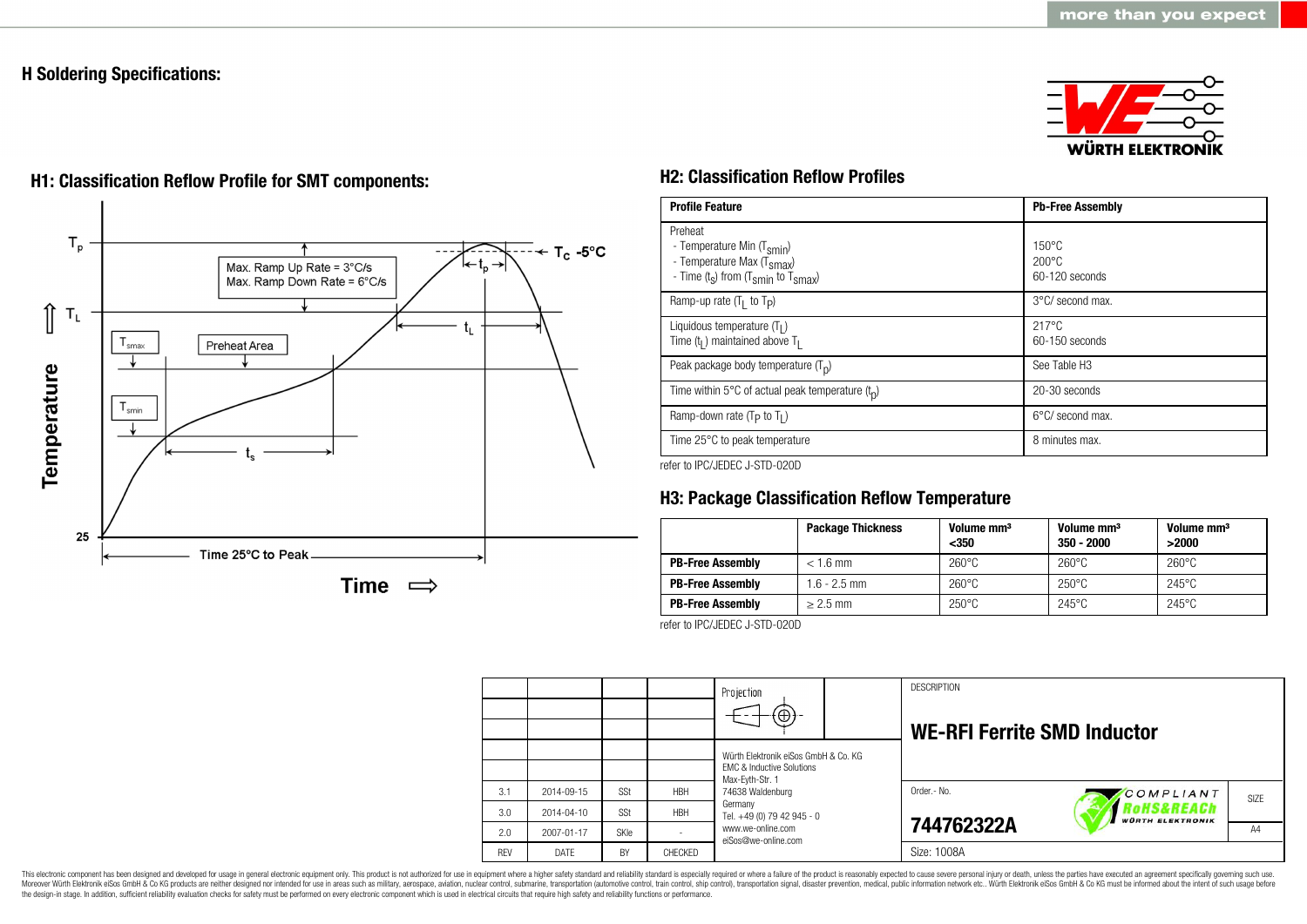## **I Cautions and Warnings:**

**The following conditions apply to all goods within the product series of WE-RFI of Würth Elektronik eiSos GmbH & Co. KG:**

### **General:**

All recommendations according to the general technical specifications of the data sheet have to be complied with.

The usage and operation of the product within ambient conditions, which probably alloy or harm the wire isolation, has to be avoided.

If the product is potted in customer applications, the potting material might shrink during and after hardening. The product is exposed to the pressure of the potting material with the effect that the core, wire and termination is possibly damaged by this pressure and so the electrical as well as the mechanical characteristics are endangered to be affected. After the potting material is cured, the core, wire and termination of the product have to be checked if any reduced electrical or mechanical functions or destructions have occurred.

The responsibility for the applicability of customer specific products and use in a particular customer design is always within the authority of the customer. All technical specifications for standard products do also apply to customer specific products.

Cleaning agents that are used to clean the customer application might damage or change the characteristics of the component, body, pins or termination.

Direct mechanical impact to the product shall be prevented as the core material could flake or in the worst case it could break.

#### **Product specific:**

Follow all instructions mentioned in the data sheet, especially:

- •The soldering profile has to be complied with according to the technical reflow soldering specification, otherwise this will void the warranty.
- •All products shall be used before the end of the period of 12 months based on the product date code, if not a 100% solderability can´t be ensured.
- •Violation of the technical product specifications such as exceeding the nominal rated current will void the warranty.

The general and product specific cautions comply with the state of the scientific and technical knowledge and are believed to be accurate and reliable; however, no responsibility is assumed for inaccuracies or incompleteness.



|            |                  |             |            | Projection<br>$\textcircled{\scriptsize{+}}$                                 |  | <b>DESCRIPTION</b><br><b>WE-RFI Ferrite SMD Inductor</b> |                                      |      |
|------------|------------------|-------------|------------|------------------------------------------------------------------------------|--|----------------------------------------------------------|--------------------------------------|------|
|            |                  |             |            | Würth Elektronik eiSos GmbH & Co. KG<br><b>EMC &amp; Inductive Solutions</b> |  |                                                          |                                      |      |
| 3.1        | 2014-09-15       | SSt         | <b>HBH</b> | Max-Evth-Str. 1<br>74638 Waldenburg                                          |  | Order.- No.                                              | COMPLIANT                            | SIZE |
| 3.0        | $2014 - 04 - 10$ | SSt         | <b>HBH</b> | Germany<br>Tel. +49 (0) 79 42 945 - 0                                        |  |                                                          | oHS&REACh<br><b>WÜRTH ELEKTRONIK</b> |      |
| 2.0        | 2007-01-17       | <b>SKIe</b> |            | www.we-online.com<br>eiSos@we-online.com                                     |  | 744762322A                                               |                                      | A4   |
| <b>REV</b> | DATE             | BY          | CHECKED    |                                                                              |  | Size: 1008A                                              |                                      |      |

This electronic component has been designed and developed for usage in general electronic equipment only. This product is not authorized for use in equipment where a higher safety standard and reliability standard is espec Moreover Würth Elektronik eiSos GmbH & Co KG products are neither designed nor intended for use in areas such as military, aerospace, aviation, nuclear control, submarine, transportation (automotive control), tain control) the design-in stage. In addition, sufficient reliability evaluation checks for safety must be performed on every electronic component which is used in electrical circuits that require high safety and reliability functions